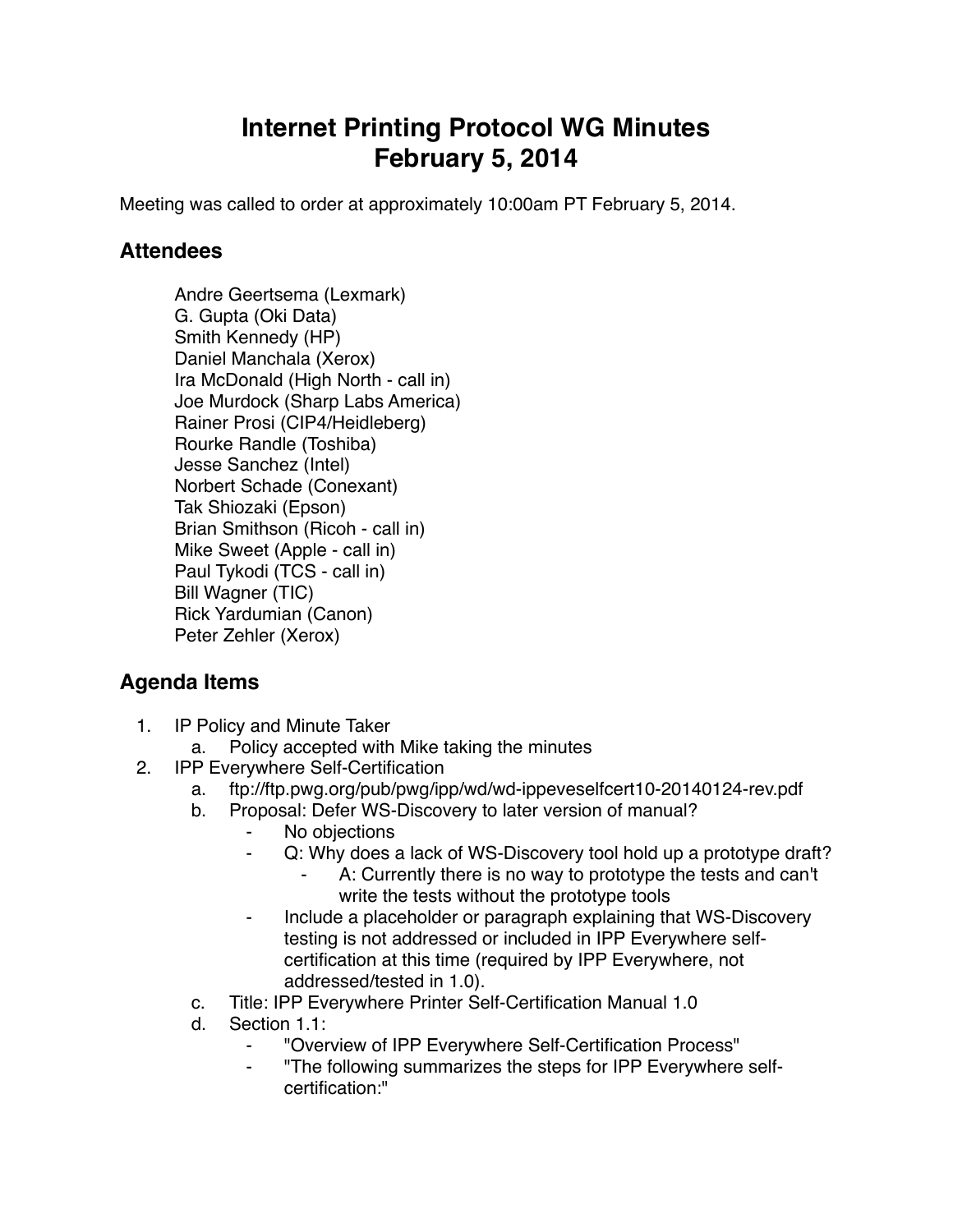- ⁃ Item 1 becomes "1. Conformance to this specification is voluntary; ..."
- Item 2 becomes "2. Version 1.0 of this process only applies to Printer implementations.
- item 4 becomes "3. Version 1.0 of this process does not test the WS-Discovery capabilities of your IPP Everywhere implementation."
- Item 3 becomes "4. This manual tests the Bonjour ... of your IPP Everywhere Printer implementation"
- ⁃ Item 5 becomes "5. This manual defines only one conformance ..."
- Item 6 becomes "6. Printer self-certification is normally performed using the latest approved version of this process, however you may use an older approved version of the process if the latest version was approved within the last 12 months. ..."
- Add figure showing timeline for item 6
- Item 8 becomes "8. There is no requirement to re-certify an existing Product Family against updated versions of this process.
- Item 9:
	- ⁃ Change to "25 working days".
	- Add some waffle words to cover holidays.
- Item 10: Update accordingly for list below
- Q: What about process?
	- Who sees/approves the certifications?
		- Need to appoint neutral persons to do the reviews have submitter choose two PWG officers to approve the self-certification at time of submission
		- ⁃ Automate as much as possible (so direct inspection if possible)
		- Exception requests are anonymized for discussion in the PWG steering committee
		- ⁃ Exceptions need to be limited to avoid dilution of selfcert
		- Document what metadata will be exposed on pwg.org on IPP Everywhere list page
			- Product Family/Models
			- **Manufacturer**
			- ⁃ Version of self-certification completed
			- URL to manufacturer for additional information
			- List of exceptions that have been granted for certification (just the exception number, no details)
		- What sorts of things do we allow exceptions for?
			- Mainly test tool/process issues like race conditions that can sometimes fail
			- Will not grant exceptions for missing required operations or attributes
- Add item about testing with the most capable model in the product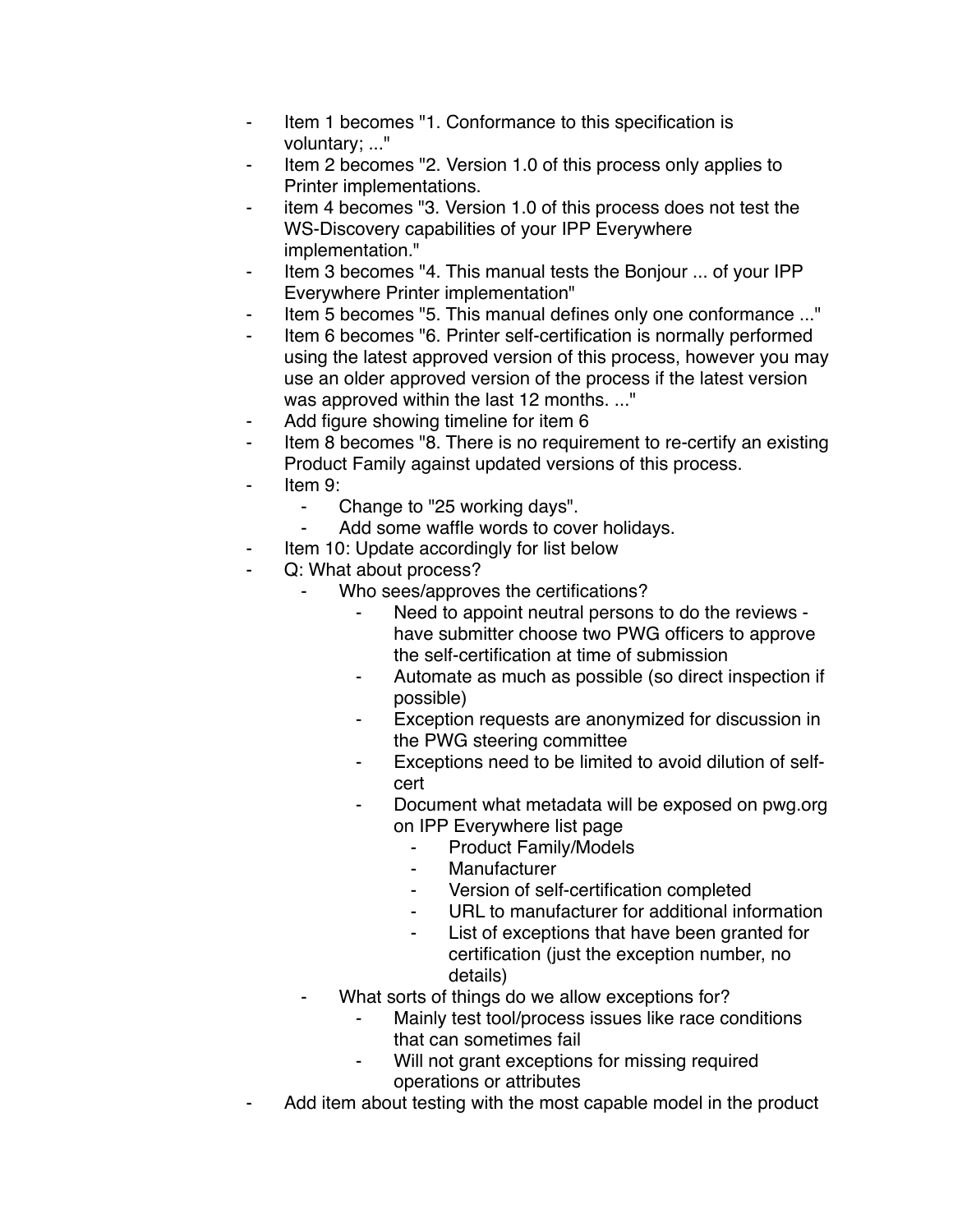family

- Section 1.2:
	- ⁃ "This document may be updated ..."
	- ⁃ "The version numbers of this document will be updated to
		- reflect these changes according to the following rules:"
- Section 1.3:
	- ⁃ "with the test tools ARE reported using ..."
	- ⁃ "You CAN subscribe to this LIST in order to post questions:"
- Section 2.3:
	- Add "Product Family: One or more products based on the same core software or hardware implementation of IPP Everywhere."
- Section 3.2.1:
	- Rewrite slightly to include vendor doing certification to get Jane to buy their printer.
- Section 3.3:
	- ⁃ "The following are considered out of scope for version 1.0 of this document:"
	- Add "3. Conformance of optional operations, attributes, and values"
	- ⁃ Add "4. Conformance testing of optional OpenXPS document format support."
- Section 3.4:
	- ⁃ Import HTTP/IPP/PWG Raster/JPEG/PDF/etc. versions from IPP Everywhere 1.0
	- Item 6: Remove OpenXPS
	- ⁃ "Provide realistic document data for print testing" instead of "comprehensive"
- Section 4.x: tool filenames should have -5100.SELFCERT in template.
- Section 4.1:
	- ⁃ "The Printer being certified MUST be running productionready code with the default customer configuration. The Printer MUST include all features of the Product Family being certified, e.g., all document formats, duplexing, etc. As with any IPP implementation, the Printer can be a physical device or a spooler."
	- ⁃ Q: When to require re-certification?
		- A: Not specifically re-certification, but confirmation by the vendor that an update does not break prior selfcertification.
		- Make some recommendation in section 1.1 about when to re-test internally, no requirement to submit new results
- Section 4.3:
	- Mention why tools are distro specific (SSL library version issues)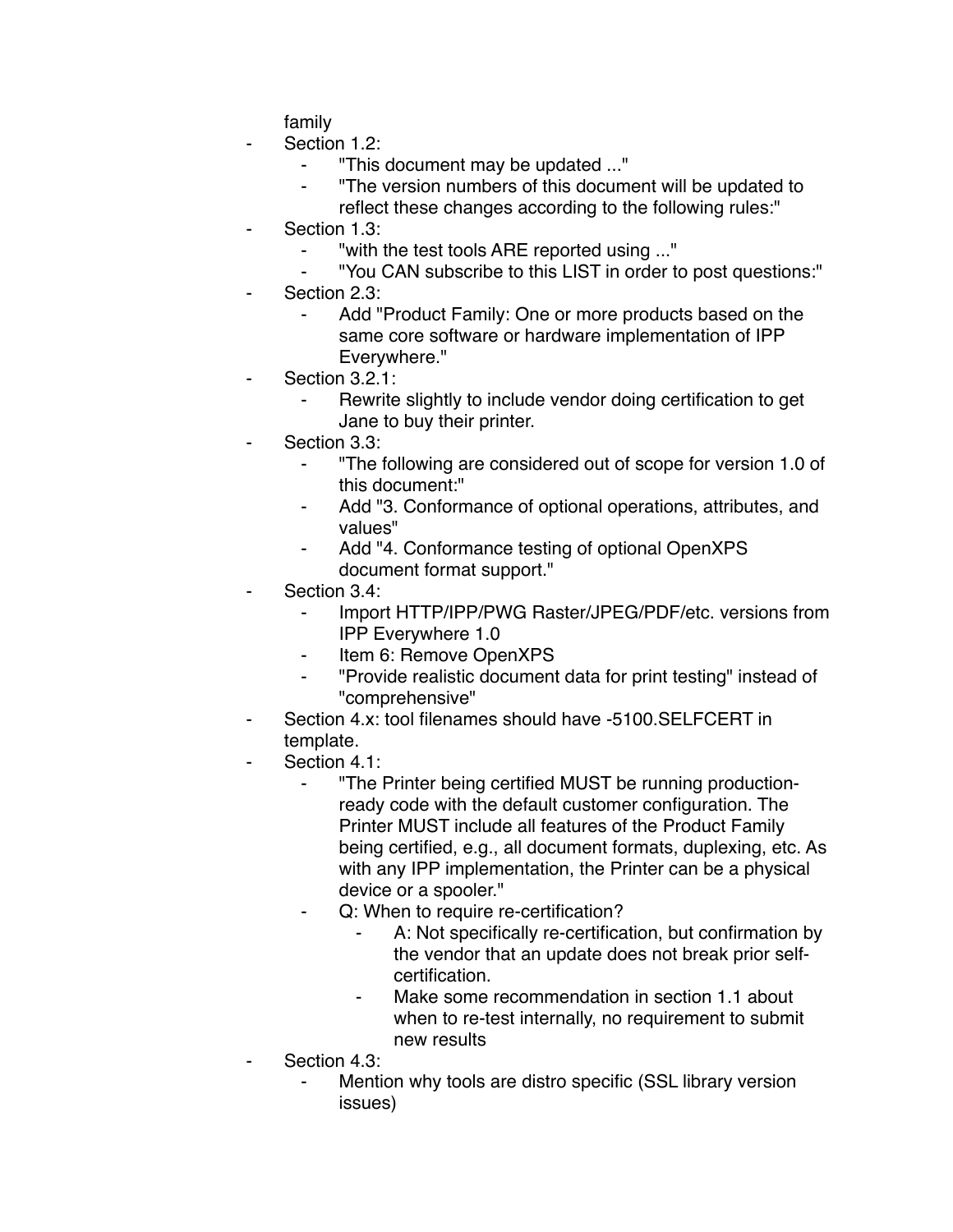- ⁃ Section 4.5:
	- Add note to contact ippeveselfcert list to request sample files at other resolutions.
- Section 8.1, table 4:
	- **Title: Document Format Test Checklist**
	- New top-level 1. PWG Raster Tests
	- ⁃ 1-5 become 1.N, add extension to filenames
	- ⁃ 6.3 color.jpg (not color.jpeg)
	- ⁃ 7.4: ", if supported."
	- ⁃ May be able to generate OpenXPS files from the PDFs on Windows 8.
- Section 8.3:
	- ⁃ "MUST be inspected BY THE TESTER to verify ..."
	- Add note that hardcopy output is not submitted with the test results and need not be retained.
- Section 9:
	- ⁃ Line 599: production-ready code
	- Need to coordinate with ISTO for submission of license agreements (like membership process), including timeframe for processing
	- Separate into two subsections for license and test submission
	- Rewrite step-by-step instructions accordingly based on Daniel's IPP Everywhere page
- e. Global: "implementation" becomes "Product Family"
- f. Global: "this specification" becomes "version of this document" (change carefully)
- 3. IPP Scan Service
	- a. ftp://ftp.pwg.org/pub/pwg/ipp/wd/wd-ippscan10-20140127-rev.pdf
	- b. Q: Can the IPP Scan spec proceed before SM updates?
		- A: Yes, IPP doesn't require schema or WSDL
		- Long term desirable that SM "catches up" with changes in IPP Scan and other base class updates
	- c. Section 3.3:
		- Item 3: "The IPP Scan Service performing document format conversions. ..."
	- d. Section 4.1.1:
		- Q: How does a Client know that a Scan service can spool?
			- A: There is a job-spooling-supported attribute in JPS2 for incoming spooling
			- ⁃ Add job-destination-spooling-supported with values 'spool', 'stream', 'automatic'
			- If the scanner is unable to spool, the scanner returns an error and the Client does the retry.
		- ⁃ "Output Spooling Services"
			- ⁃ "temporarily spool scan output documents"
	- e. Section 4.1.2: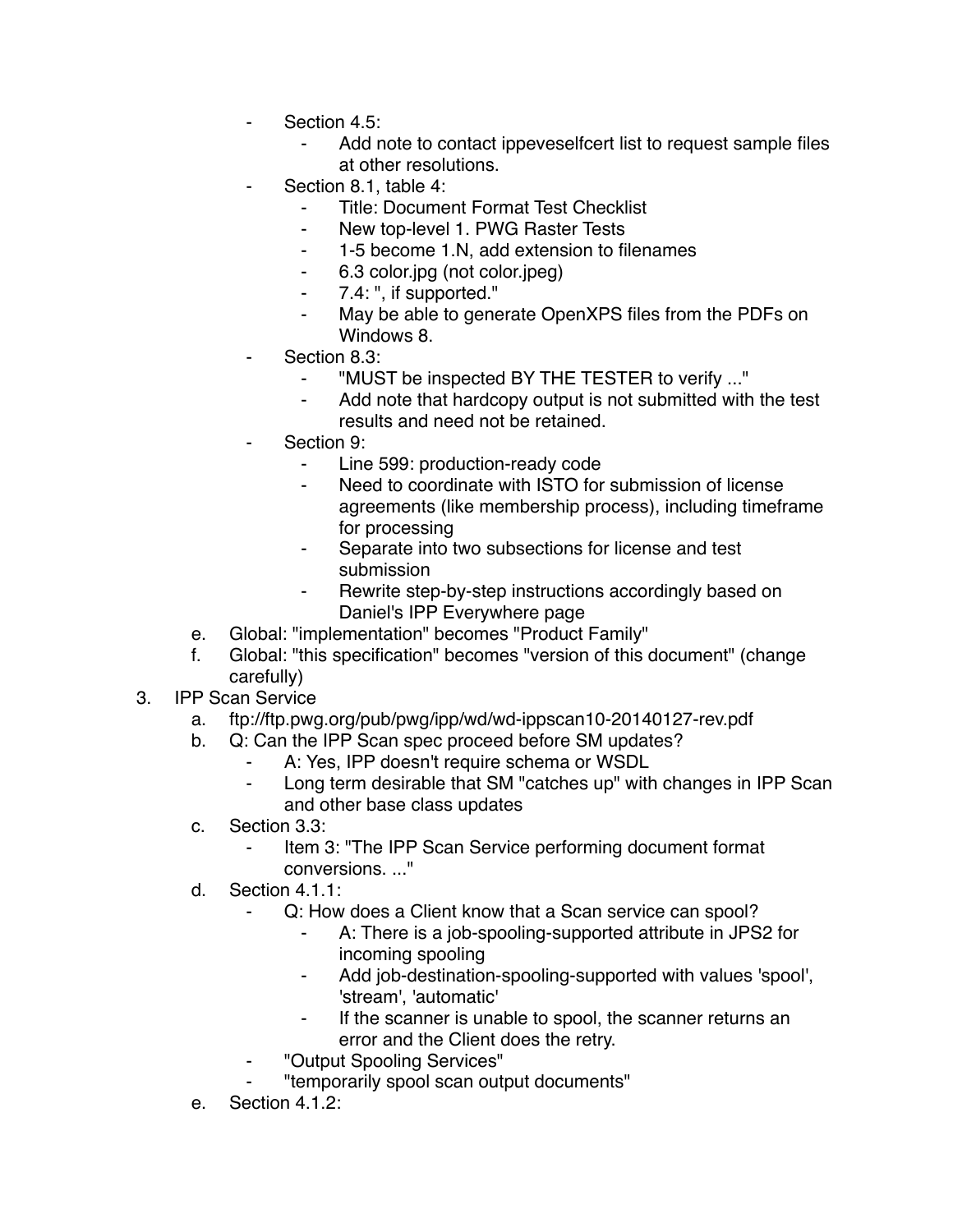- ⁃ "Output Streaming Services"
- Delete "Other"
- f. Q: What to do if you are unable to fully scan a document?
	- ⁃ A: Abort job
- g. Q: What to do if you are unable to deliver a document?
	- A: Abort job
- h. Q: What to do if you have a jam?
	- A: Abort or continue, set corresponding printer-state-reasons keyword
	- User may also abort (cancel) or continue
- i. Add two exception use cases:
	- Failed delivery (fail to send email)
	- Failed input (ADF jam)
- j. Add 4.1.x section on failed input exceptions (4.1.3 already handles failed delivery)
- k. Job Status attributes: "input-attr-actual" -> "input-attributes-actual"
- l. Figure 1: is a flowchart
- m. Q: Why require PDF support?
	- A: Generation of PDFs is much easier than consumption of PDF
- n. 6.1.x: Update formatting (indentation/bolding/etc.) per prior specs
- o. 6.1.1:
	- ⁃ Change notify-wait-mode to get-next-image-wait-mode
	- Copy document-format-accepted from IPPSIX and reference the local section instead to avoid dependency issues
- p. 6.1.2:
	- Change notify-get-interval to get-next-image-interval
	- ⁃ Line 547: "that ten last document" should be "that THE last document"
- q. Add operation attribute definitions for get-next-image-xxx
- r. 6.2 Create-Scan-Job gets moved to a section on amended semantics for existing operations, just call it Create-Job (see recent specs for examples)
- s. 7.1: what is input-sheet-count in current SM CopyInput?
	- **ImagesToTransfer**
	- ⁃ But we need something to select sheets from the ADF (e.g. like page-ranges)
- t. input-color-mode:
	- Add caption to table
	- Fix keywords to conform to IPP (lowercase hyphenated, see PWG Raster keywords also for inspiration)
	- Add generic keywords from IPP FaxOut
- u. input-noise-removal -> noise-removal
- v. 7.1.2.x: Add output-attributes-supported 1setOf type2 keyword listing supported member attributes (just like input-attributes-supported) and no xxx-supported attributes for the member attributes using a normalized range
- w. 7.2.1:
	- ⁃ "The CONDITIONALLY REQUIRED ... Output Spooling Services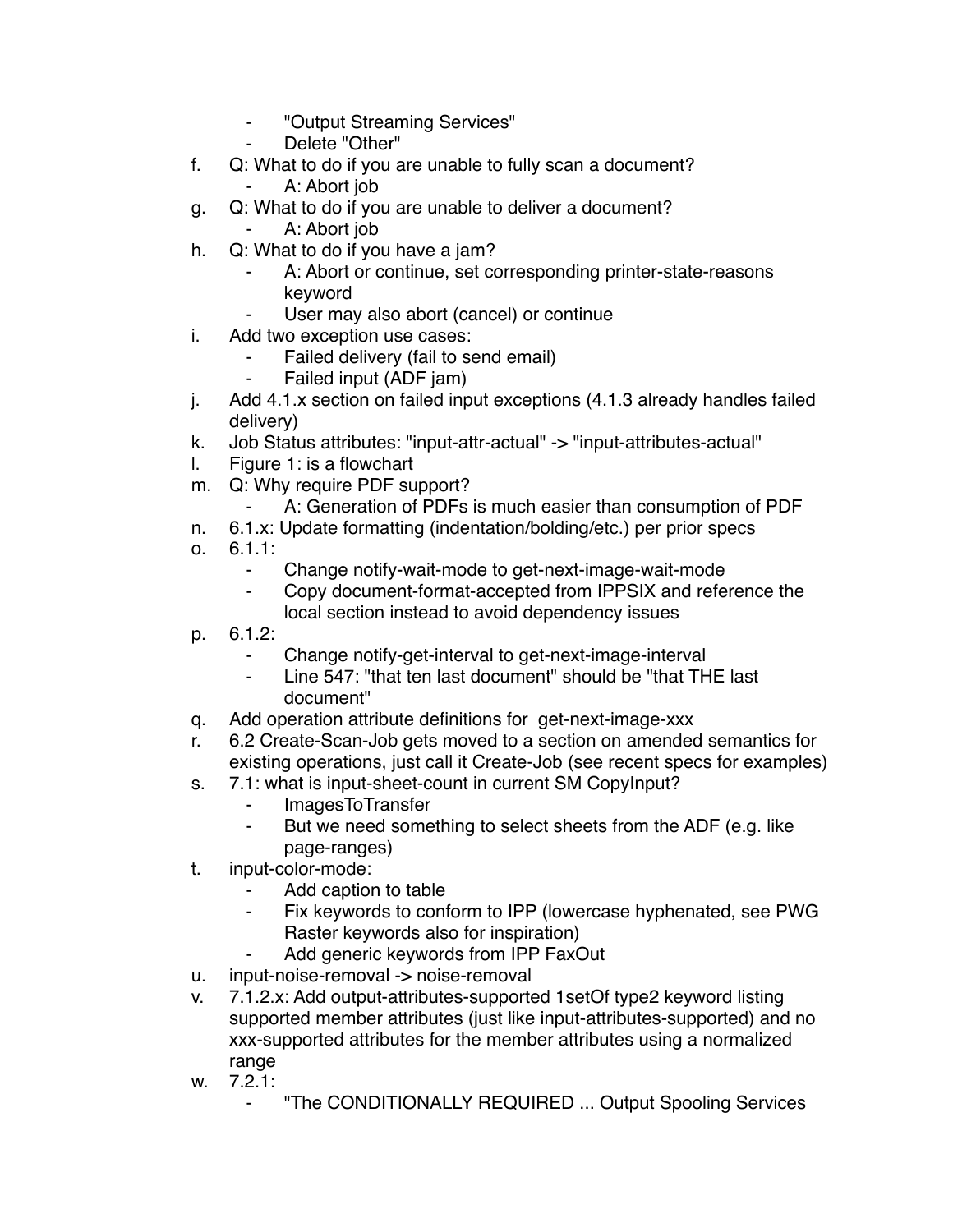MUST support this attribute."

- Add a note after the Scan content to forbid the use of Fax URI schemes (tel, fax, sip, etc.) and remove current references to FaxOut.
- x. 7.3: Not member attributes, Job Status attributes, job-impressionscompleted (defined in RFC 2911, extended in IPPFAX)
- y. 7.4:
	- ⁃ Not member attributes, Printer Description attributes
	- ⁃ input-color-mode instead of input-color-entry
	- ⁃ multiple-destination-uris-supported
- z. Global: [IPPFAX] -> [PWG5100.15]
- a.  $7.41$ 
	- Line 665: Missing quote on ftps
	- ⁃ Line 669: An IPP Scan Service
	- ⁃ Line 670: "does not satisfy the additional ..."
	- Line 671: Drop "that is required..." at the end.
- b. 7.5.1:
	- The RECOMMENDED "input-attributes-actual" ...
	- ⁃ Drop last sentence
- c. 8.1:
	- ⁃ Make it clear just reporting features for this service
- d. 8.2:
- e. 9.1:
	- ⁃ Should be \_ipp.\_tcp,\_scan (subtype)
	- ⁃ Action: Mike to produce IPP FaxOut errata update with informative appendix for Bonjour usage with FaxOut: ipp. tcp, faxout
	- Normative material for IPP Multifunction
- f. 9.3:
	- Drop representation (URLs are big, client can get URIs via Get-Printer-Attributes and printer-icons attribute)
	- $rp \rightarrow rs$  (scan)
	- ⁃ Drop pdl
	- Drop Color, Duplex, and Monochrome (to avoid confusion with Print service capabilities)
	- ⁃ Add default values column
	- ADF values: "S" for single-sided, "D" for double-side, "N" for none (default value is "N")
		- Drop Camera and Platen
- g. 9.3.1:
	- Mumble.\_scan.\_sub.\_ipp.\_tcp.local.
- h. Stopped at section 10.
- i. Next draft can be a prototype draft
- 4. IPP Implementor's Guide 2.0
	- a. ftp://ftp.pwg.org/pub/pwg/ipp/wd/wd-ippig20-20140124-rev.pdf
	- b. 9:
		- Add references to RFC 2911 (IPP/1.1) and RFC 5246 (TLS/1.2) security considerations.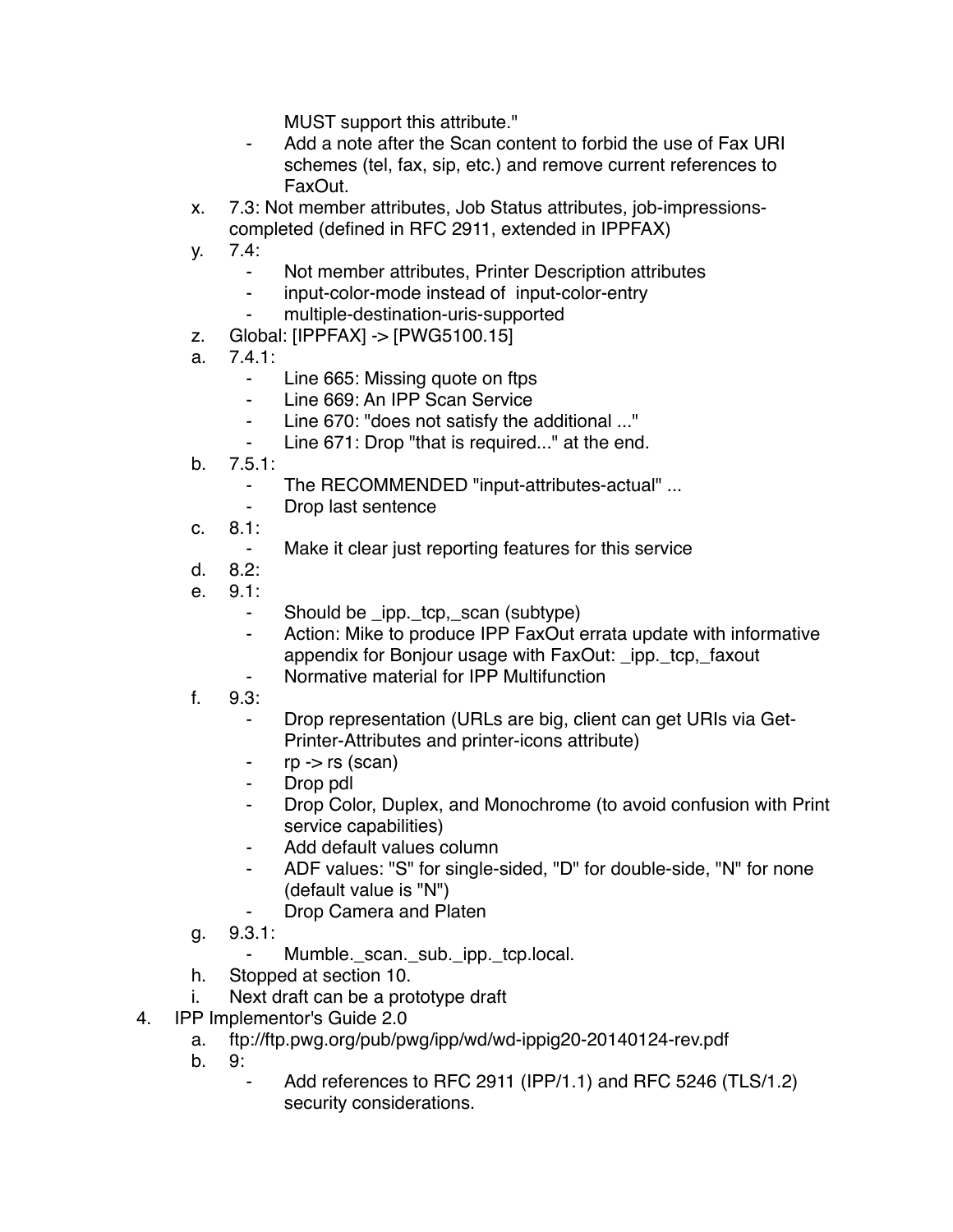- c. 9.1.1:
	- Q: When to use Expect header?
		- A: Always unless you know the Printer doesn't support it
	- Stop after "Expect header."
- d. 9.1.2:
	- Update as Client Security Policies
	- ⁃ Clients that support TLS SHOULD advertise their ability to upgrade an HTTP connection to TLS in the Upgrade header.
	- 9.1.4 content here Clients that support TLS SHOULD prefer access via the "ipps" URI scheme.
	- ⁃ Lines 1192-1193 at end, talk about policies can set min/required security
- e. Drop 9.1.3, 9.1.4, 9.1.5
- f. 9.2.1:
	- ⁃ a Printer MUST support ...
	- Also check section 8.2 to make sure it shows the requirement properly
- g. Q: Is the minimum IPP/2.0 or IPP Everywhere?
	- ⁃ A: IPP/2.0
	- ⁃ Talk about this in the introduction about why this is not tied to IPP **Everywhere**
- h. Q: What to do about conformance requirements?
	- How do we raise conformance requirements in an implementor's guide?
	- ⁃ The only MUSTs in the document are already MUSTs in IPP/1.1
	- A: Defer to parent specs
	- ⁃ In conformance requirements, reference IPP/2.0 conformance requirements and talk about why this document is focused on recommending best practices.
- i. 9.2.2 and 9.2.3:
	- Copy conformance requirements from pending IPPS RFC
	- Printers that support the "ipps" URI scheme [IPPS] MUST support TLS Upgrade [RFC2817], otherwise they SHOULD support TLS Upgrade ...
		- Copy references from IPP Everywhere
- j. Drop 9.2.4
- k. Add 9.2.x section on server security policies
	- OK to have different policies on each operation
	- ⁃ Setting/configuring policy is out of scope
- l. Drop 10, 10.2
- m. 10.1:
	- ⁃ Line 1228, "However, xxx-actual attribute values are not stable ..."
	- Reword as a recommendation to only use xxx-actual for the job receipt and not for detecting substitutions because ...
	- ⁃ Section 4.5: remove xxx-actual to detect substitutions, use preferred-attributes and unsupported attributes group
	- Move to 4.5.1 subsection as a note